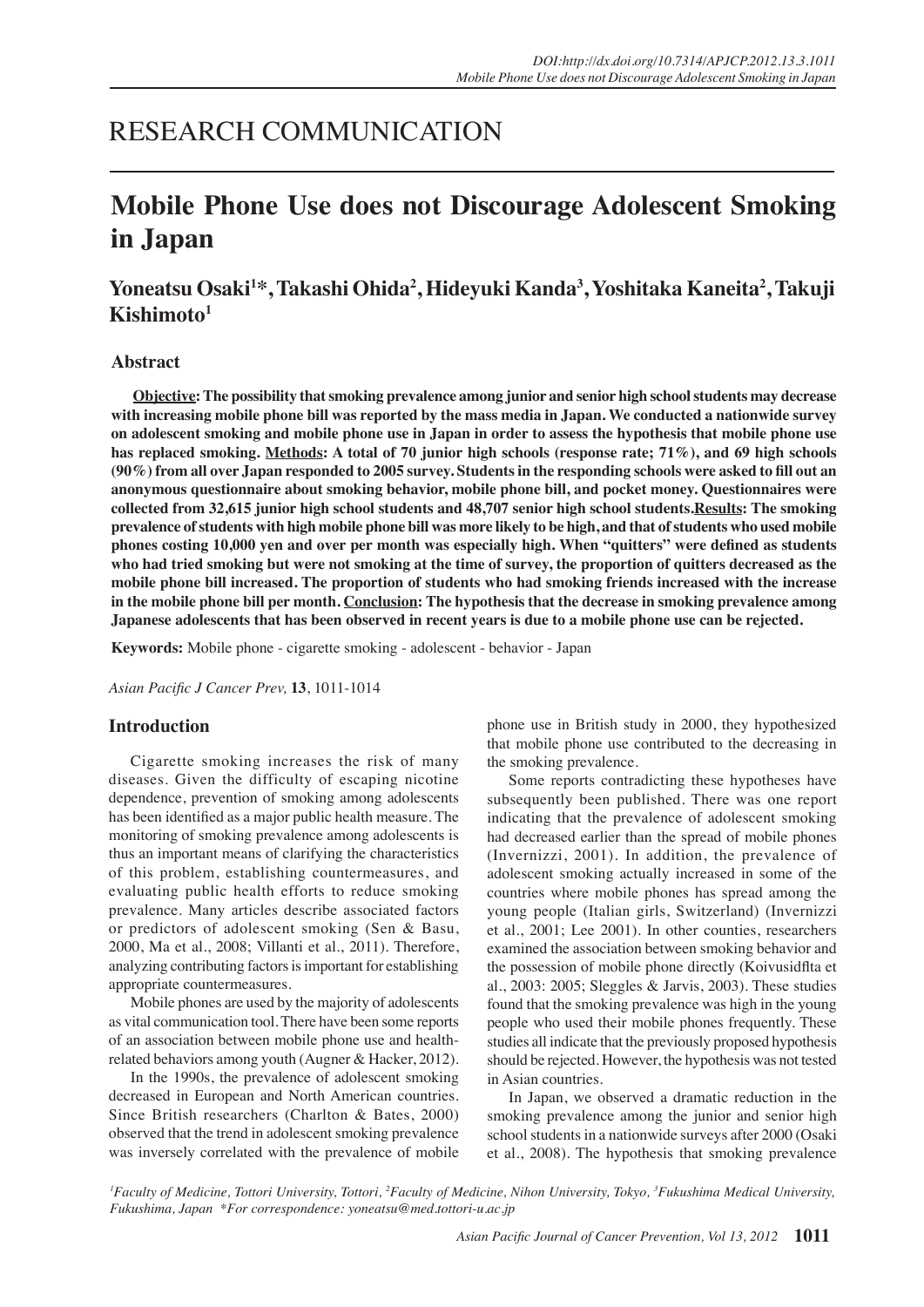#### *Yoneatsu Osaki et al*

among junior and senior high school students may have decreased due to increase in mobile phone bill was reported by the mass media in Japan.

We conducted a national survey in 2005 to examine whether the decrease in smoking prevalence was caused by increasing mobile telephone use in Japan. The decrease in the adolescent smoking prevalence is a favorable finding regardless of the reason for the decrease, however misunderstanding the reason for the reduction may lead to the promotion of incorrect counter-measures in the future.

## **Materials and Methods**

In order to confirm the decrease in smoking prevalence among high school students noted in the 2004 survey, a nationwide survey on smoking behavior among Japanese junior and senior high school students was conducted in 2005. The sampled schools in the 2005 survey were those that had responded in the 2000 survey, so a total of 99 junior high schools and 77 senior high schools were asked to participate in this survey. A total of 70 of these junior high schools (response rate; 71%), and 69 of these senior high schools (90%) responded to the 2005 survey. The schools sampled in the 2000 survey were selected randomly using a national school directory (Osaki et al., 2008).

The number of students who responded to the present survey was 32,615 junior high schools and 48,707 senior high schools  $(81,322$  students in total).

The anonymous questionnaire included questions about smoking status, the monthly mobile telephone bill, friends' smoking habits, and their monthly amount of pocket money in order to investigate the reasons for the decrease in smoking prevalence. Experimenting smokers, current smokers and daily smokers were defined as those who had tried smoking at least once, those who had smoked at least once during the previous 30 days, and those who had smoked every day during the previous 30 days, respectively. The quitters were defined as students who had tried smoking, but did not smoke at the time of the survey. The mobile phone bill per month was assessed for 8 categories, namely no use, <1000 Japanese yen, <2000 yen, <3000 yen, <5000 yen, < 10000 yen, <20000yen, and 20000 yen and over. The mobile phone bills were then divided into 5 categories, no use, <3000 yen, <5000 yen, <10000 yen, and 10000 yen and over for the statistical analyses because of the small number of subjects in some categories. The smoking status was calculated for each of the categories of mobile phone use.

The Cochran-Armitage test was used to evaluate for trends in proportions. In addition, a multiple logistic regression analysis was applied to calculate the odds ratios of each category of mobile phone bill using the "no use" group as a reference group to smoking status. The current smoking was used as an independent variable in the statistical model. The odds ratios were calculated with current smoking used as the independent variable and explanatory variables including sex, age, and the mobile phone bill. The data were analyzed using the SPSS for Windows (version 18.0) software program (SPSS Inc.; IL, USA).

#### **Results**

A decrease in the smoking rate was found in 2005 in both males and females, and for both junior and senior high school students compared with the 2000 survey. The experimental smoking rate, current smoking rate, and daily smoking rate for males were 43.5%, 22.0%, and 12.2% in 2000, and were 24.7%, 10.4%, 5.0%, respectively in 2005. The rates for females were 28.4%, 10.0%, 3.6% in 2000, and 17.0%, 5.7%, 1.9% in 2005. The reduction in smoking prevalence among junior and senior high school students was reviewed similar to the results in the 2004 nationwide survey. The proportion of students who did not use a mobile phone was 56.1% for junior high school males, 42.3% for junior high school females, whereas the figures decreased in senior high school students to 10.0% for males and 4.0% for females. That indicates that the vast majority of senior high school students use a mobile phone.

Among the mobile phone users within the senior high school student population, more than half of the students spent 5,000 yen a month or more. The smoking prevalence was higher for students spending 5,000 yen or more for their monthly mobile phone bill, and the prevalence was much higher for students spending 10,000 yen or more. This was the case for both sexes and for both junior and senior high school student (Table 1). We investigated the proportion of students who quit smoking among the experimenters in the 2005 survey. The prevalence of quitters among all respondents was 4.8% for junior high school males, 3.3% for females, 7.8% for senior high school males, and 5.4% for females. When the number of experimenters' students was used as a denominator, the proportion of quitters was 39.3% for junior high school males, and 32.5% for females, and was 27.8% for senior high school males, and 30.2% for females. When we examined the proportion of the quitters (among experimenters) according to mobile phone bill per month, we found that the proportion of students tended to be lower for those with high mobile phone bills (Table 1).

In order to assess the association between the mobile phone bill and smoking status among students, a multiple logistic regression analysis was applied to adjust for differences in gender and age. The mobile phone bill was divided into 5 categories (no use, <3000 yen, <5000 yen,  $\langle$ 10000 yen, and  $\geq$ 10000 yen) and 'no use' was used as the reference group for the other categories. Compared with students who did not use a mobile phone, the relative risks of the other 4 categories for current smoking was 1.1 (95% Confidence Interval; 0.9-1.4), 0.9 (0.8-1.0), 2.4 (2.1- 2.6) and 8.1(7.3-9.0), indicating that students who have expensive mobile phone bill are more likely to be smokers. This association remained after entering variables related to parental and siblings smoking into the statistical model.

When an analysis was performed using smoking cessation among the smoking experimenters as a independent variable and with the mobile phone bill as covariates, compared with students who did not use a mobile phone, the relative risks of other 4 categories were 1.0 (0.7-1.3), 1.1 (1.0-1.3), 1.0 (0.9-1.1), and 0.8 (0.7-0.9). Therefore, smokers with the highest mobile phone bills are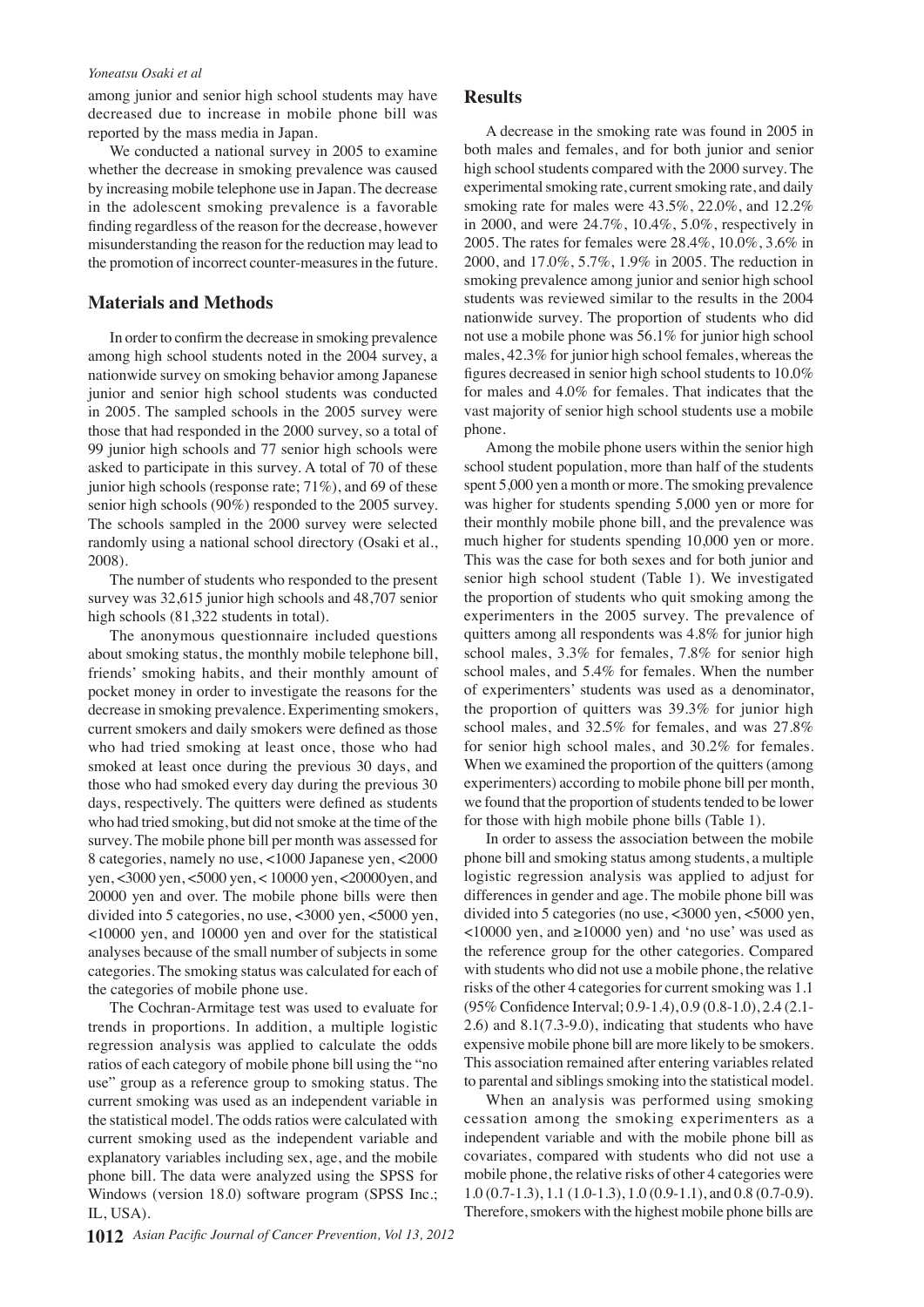*Mobile Phone Use does not Discourage Adolescent Smoking in Japan*

**Table 1. Smoking Status By Mobile Phone Bill Per Month**

|                     | <b>Boys</b>        |                        |                   | Girls                    |                    |                               |                               |                                                                                                       |
|---------------------|--------------------|------------------------|-------------------|--------------------------|--------------------|-------------------------------|-------------------------------|-------------------------------------------------------------------------------------------------------|
|                     | No. of<br>students | current<br>smoker      | quitter           | have smoking<br>friends  | No. of<br>students | current<br>smoker             | quitters                      | have smoking<br>friends                                                                               |
|                     |                    | $% (95\% CI)$          | $\%$ (95\% CI)    | $% (95\% CI)$            |                    | $\%$ (95\% CI)                | $\%$ (95\% CI)                | $% (95\% CI)$                                                                                         |
| Junior high school: |                    |                        |                   |                          |                    |                               |                               |                                                                                                       |
| no use              | 9593               | $2(2.1-2.7)$           | 45 (41.9-49.0)    | $16(15.4-16.9)$          | 6565               | $1(1.1-1.6)$                  | 38 (32.4-43.1)                | 12 (11.6-13.2)                                                                                        |
| $<3000$ yen         | 1809               | $4(2.9-4.5)$           | 46 (38.4-52.8)    | $17(15.6-19.0)$          | 2082               | $2(1.1-2.2)$                  | 37 (27.4-47.3)                | 14 (12.9-15.9)                                                                                        |
| $<$ 5000 yen        | 1963               | $3(2.6-4.2)$           | 39 (32.2-46.1)    | $25(22.7-26.5)$          | 2515               | $2(1.5-2.6)$                  | 40 (33.0-47.7)                | 19 (17.0-20.0)                                                                                        |
| $<$ 10000 yen       | 2660               | $8(6.6-8.6)$           | 35 (30.4-38.8)    | $35(32.9-36.5)$          | 2952               | $4(3.5-4.9)$                  | 36 (31.4-40.6)                | 30 (28.6-31.9)                                                                                        |
| $\geq$ 10000yen     | 1080               | $20(17.3-22.0)$        | $30(25.0-34.6)$   | 38 $(3510010)$           | 1396               | $13(11.6-15.2)$               | 3 <del>3 (27.7.</del> 37.3)   | 42 (39.2-44.3)                                                                                        |
| test for trend      |                    | p<0.01                 | p<0.01            | p<0.01                   |                    | 6.3 $p < 0.01$ 10.1           | $p=0.10$                      | p<0.01                                                                                                |
| Senior high school: |                    |                        |                   |                          |                    |                               |                               |                                                                                                       |
| no use              |                    | 2474 8 (7.3-9.5)       | $32(27.1-37.2)$   | $30(28.6 - 32.2)$        | 957                | $3.9 - 6.8$<br>5(             |                               |                                                                                                       |
| $<3000$ yen         |                    | $2576$ 6 (5.1-6.9)     | $34(29.2-39.6)$   | $42(40.2 - 44.0)$        | 2069               | 3(<br>$2 4-3.9 $              | 32 (24.7 39.4)                | $\frac{30}{22}$ (20.8 39.0) $\frac{25}{27}$ (22.5-28.0)<br>32 (24.7 39.4) $\frac{25}{27}$ (25.0-28.8) |
| $<$ 5000 yen        |                    | 4828 $6(5.3-6.6)$      | 36 (32.8-39.5)    | $54(52.3-55.1)$          | 5217               | $\overline{2}$<br>$1,2$ -1.9) | $36(31.3-41.2)$               | $34(33.0-35.6)$                                                                                       |
| $< 10000$ yen       |                    | $11064$ 15 (14.1-15.4) | $29(27.5-30.6)$   | $66(64.8-66.5)$          | 109856.36          | 5.346.8                       | $33(30.3-34.6)$               | $51(50.5-52.3)$                                                                                       |
| $\geq$ 10000yen     | 3691               | $36(34.1-37.2)$        | $20(18.2 - 21.9)$ |                          | 4845               | $(18.7 - 20.9)$<br>20         | $26,242$ <sup>3</sup> $-28.4$ | $69(67.9-70.5)$                                                                                       |
| test for trend      |                    | p<0.01                 | p<0.01            | $74(72.15750)$<br>p<0.01 |                    | p<0.01                        | p<0.01                        | $31.3 \times 0.01$                                                                                    |

\* 'Quitter: students who tried smoking but do not smoke currently

was performed in order to assess the association between the mobile phone bill and having smoking friends, the proportion of students who had friends who smoked increased as the mobile phone bill increased for both sexes and for both junior and senior high school students.

#### **Discussion**

The present study revealed that students who reported a higher mobile phone bill were more likely to smoke cigarettes, less likely to quit smoking, and more likely to have friends who smoke. Therefore, the hypothesis (Charlton & Bates, 2000) that the decrease in smoking prevalence among adolescents during recent years is due to mobile phone use can be rejected. This result was similar to previous studies conducted in European countries (Koivusilta et al., 2003: 2005; Steggles & Jarvis, 2003). The mobile phone is an important item for adolescents, and is a symbol of their human relationships. The use of mobile phone, which can lead to activities, such as parttime jobs top at the mobile phone bill, are also linked to experience with smoking or alcohol use, and are influence by friendship.

Smoking and alcohol use among adolescents is also closely related to pocket money or spending money (Zhang et al., 2007). The present survey also observed associations among the mobile phone bill, pocket money and smoking among adolescents in Japan. Since using a mobile phone is not a reason responsible for the decline in the smoking prevalence among adolescents, an additional spread of mobile phone use among adolescents in the near future will be unlikely to lead to a further decrease in smoking prevalence.

Because the present study was a cross-sectional study, we cannot determine which was the preceding factor among smoking, alcohol use, mobile phone use, and human relationship. However, the present study showed a strong relationship among these factors. Since we can conclude that students who use mobile phones frequently

Ohese high risk groups. A dramatic increase in cigarette 25.0 **Remission** a health<sup>31</sup> the ation program <sub>25</sub> pployin<sup>31</sup> mobile phone 30.0 less likely to quit smoking. Moreover, when an analysis <sup>23</sup> are an important high risk group for adolescent smoking,<br>was performed in order to assess the association between a health<sup>34,6</sup>dation program-enanlovin<sup>31</sup> 3 ob applications may be useful for providing information to prices will likely be necessary before adolescent smokers give up their smoking habit.

Newly diagnosed without treatment Newly diagnosed with treatment Persistence or recurrence In conclusions, we conducted a nationwide survey on adolescent smoking and mobile phone use in Japan in order to a sess the hypothesis that mobile phone use has replaced smoking. We revealed that students who reported a higher mobile phone bill wave more likely to smoke cigarettes aless likely to quit smoking, and more likely to have frien $\frac{a}{b}$  who smake. Therefore, the hypothesis that the decrease in smoking prevalence among adolescents during recent years is due to mobile phone use can be rejected.

### **References**

- Augner C, Hacker GW (2012). Association between problematic mobile phone use and psychological parameters in young adults. *Int J Public Health*, **57**, 437-41.
- Charlton A, Bates C (2000). Decline in teenage smoking with rise in mobile phone ownership: hypothesis. *BMJ*, **321**, 1155.
- Invernizzi G, Boffi R, Mazza R, Paredi P (2001). Italian data don't show the same pattern. *BMJ*, **322**, 616.
- Koivusilta L, Lintonen T, Rimpela A (2003). Mobile phone use has not replaced smoking in adolescence. *BMJ*, **326**, 161.
- Koivusilta L, Lingonen T, Arja R (2005). Intensity of mobile phone use and health compromising behaviors –how is information and communication technology connected to health related. *J Adolescence*, **28**, 35-47.
- Lee CY (2001). No correlation in Switzerland either. *BMJ*, **322**, 616-7.
- Ma H, Unger JB, Chou CP, et al (2008). Risk factors for adolescent smoking in urban and rural China: Findings from the China seven cities study. *Addict Behav*, **33**, 1081-5.
- Osaki Y, Tanihata T, Ohida T, et al (2008). Decrease in the prevalence of smoking among Japanese adolescents and its possible causes; Periodic nationwide cross-sectional surveys. *Environ Health Prev Med*, **13**, 219-26.
- Sen U, Basu A (2000). Factors influencing smoking behavior among adolescents. *Asian Pac J Cancer Prev*, **1**, 305-9.

**25.0 30.0**

**30.0 31.3**

**12.8**

**51.1**